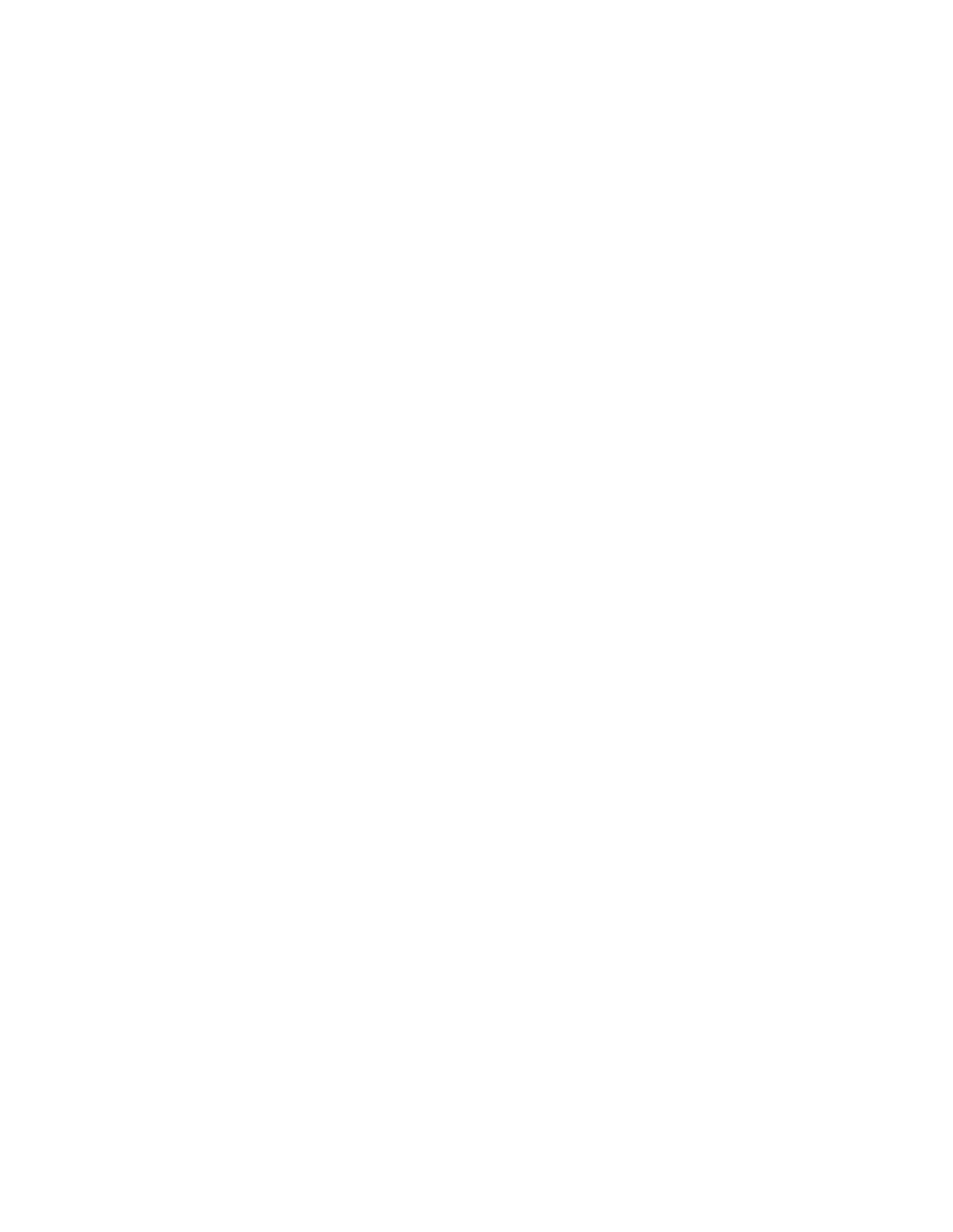#### **PROGRAM SAFEGUARD SYSTEMS ASSESSMENT**

1. This document presents the Program Safeguard Systems Assessment (PSSA) of the Clean Energy Investment Program. The PSSA examines the environmental and social safeguard management and compliance aspects of the Clean Energy Program to ascertain the agreement with the policies principles in the Safeguard Policy Statement (SPS), 2009 of the ADB. The PSSA includes a safeguard gap analysis for the program and recommends program action plan. As results-based lending (RBL) based financing categorically excludes any Category A project, a screening mechanism for ensuring that no Category A project is submitted for financing is also provided.

2. Detailed assessment is in the Supplementary Document on Environment Safeguard System Assessment. This document contains details of the proposed program, typical design of MHP and solar PV, complete environmental and social risk assessment, detailed discussion of safeguard policy principle triggered, record of consultations undertaken, report of site visit to the MHP sites, terms of reference for environmental and social staff of Pakhtunkhwa Energy Development Organization (PEDO), and sample checklist for screening and assessment.

3. The program mainly comprises financing of micro-hydropower plants (MHPs), solar power units in rural schools and primary health care facilities (PHFs) and promoting energy efficiency. Irrespective of the size, the MHPs work on the same principles and have similar components—diversion structure, siltation basin, water channel, forebay tank, penstock, powerhouse and tailrace.

4. Solar photovoltaic (PV) system is a clean, sustainable and financially viable method to increase the access of energy in the rural areas. Each PHF will be provided with 12 PV modules, four fans, ten LED lights and a 250-watt nebulizer. The system includes a 6 KWh gel type OPZv tubular batteries along with a remote monitoring system and electric and structural accessories. Similar package will provided to schools for fans and LED lights.

5. Project scope includes (i) installation of micro-hydropower plant in rural off-grid areas of KPK; (ii) installation of solar plants for 23,000 schools and 2,587 PHFs in the two provinces (KPK and Punjab); (iii) installation of solar plants at a university in Bahawalpur; and (iv) zero-net energy building and conducting energy audits for public sector buildings.

## **A. Program Environmental and Social Impacts and Risks**

## **A.1 Environment and Social Risks of KP Program**

#### *Environment Risks*

6. **Micro-hydropower program.** The potential environmental risks of individual MHPs include: restrictions on access to water for users located in the low-flow section of the stream, pollution from construction activities, impact on ecology particularly when multiple MHPs are located on the same stream, slope stabilization issues, vegetation removal, encroachment into protected areas, community safety and health and safety issues during construction and operation.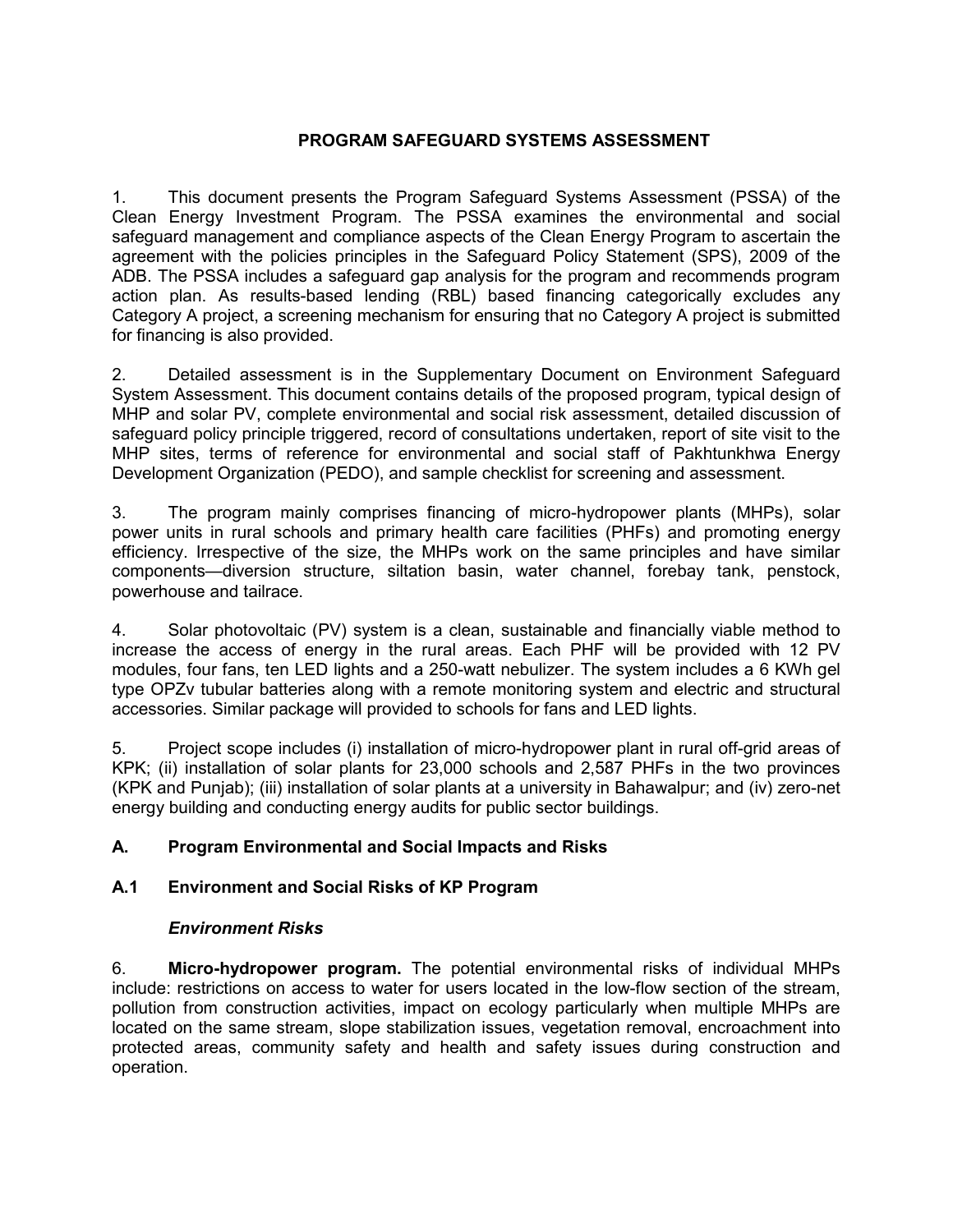7. **Solar power program.** There is no significant environmental risk associated with solar program. The potentially minor environmental risks of solar PV include social issues related to privacy during the installation and maintenance activities on rooftops, pollution from disposal of spent batteries, removal of trees, and health and safety issues. This risk is mitigated by measures to ensure transparency of the process.

# *Involuntary Resettlement*

8. **Micro-hydropower program**. Land is required for water channel, water tank, penstock, power house and transmission line. Total land required for one MHP is normally less than 500 square meter. The land is provided by the local communities as counterpart support including other assets such as trees and labor, therefore involuntary resettlement is not involved. However, there is a risk that land owner may be forced to donate land.

9. **Solar power program.** There is no involuntary resettlement involved in this component of program as all the solar plants will be installed on school and PHF roofs, and no private land is required for this purpose.

# *Indigenous Peoples*

10. As all districts of KP are targeted, some projects may be located in Chitral District where the Kalash people live in three isolated mountain valleys, Bumburet, Rukmu, and Birir. These valleys are opening towards the Kunar River, some 20 km south (downstream) of Chitral. Kalash people speak the Kalasha language, from the Dardic family of the Indo-Aryan branch. The Kalasha or Kalash, are considered indigenous people as they have unique language, customs, festivals, rituals, religion and they are confined to their area. They are also considered to be Pakistan's smallest religious community. Construction of MHP or the solar program is not likely to have any negative social impacts on the Kalash people. However, if indigenous people are involved in the projects ADB policy principles regarding indigenous people will be followed during planning and implementation of the projects.

# **A.2 Environment and Social Risks of Punjab Program**

# *Environmental Risk*

11. **Solar power program.** There is no significant environmental risk associated with solar program. The potentially minor environmental risks of MHPs include social issues related to privacy during the installation and maintenance activities on rooftops, pollution from disposal of spent batteries, removal of trees, and health and safety issues.

# *Involuntary Resettlement*

12. Under the Energy Efficiency program, EDoP is constructing a zero energy building in Johar Town Lahore in Punjab area. The required land belongs to Lahore Development Authority (government land) and EDoP is in a process of purchasing land from LDA. There are six tents that were set up temporarily by squatters within the site. There is land available along the same area where they can move without impacting on their livelihood or assets. They agreed to move their tents to the adjustment vacant lot, but requested public faucet be provided in the area and the adjacent land be leveled to avoid flooding during the rainy seasons.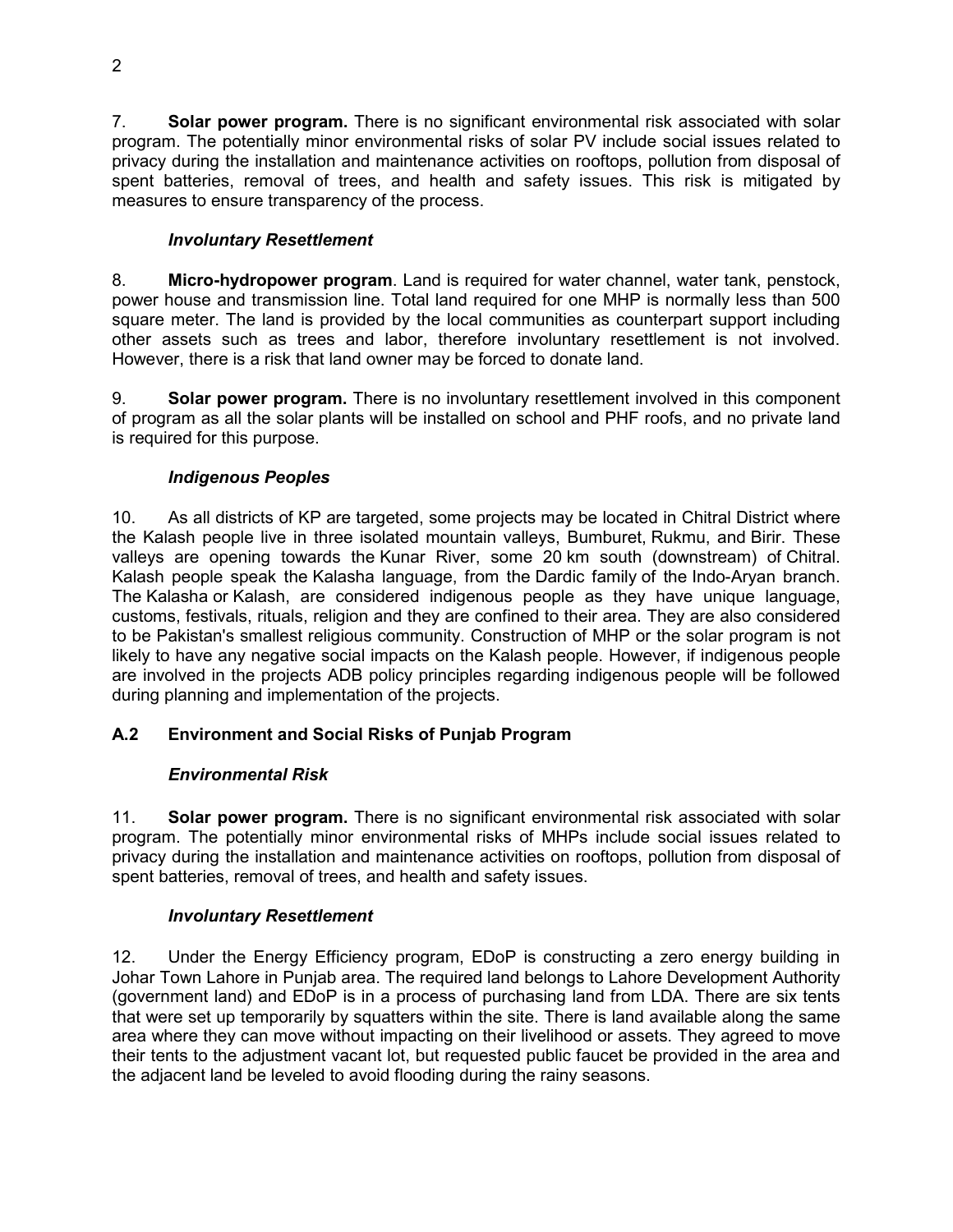# *Indigenous People*

13. No indigenous people will be affected by the Punjab Program.

# **B. Safeguard Policy Principles Triggered**

14. Safeguard principles applicable to the Access to Clean Energy Investment program are as shown in Table 1.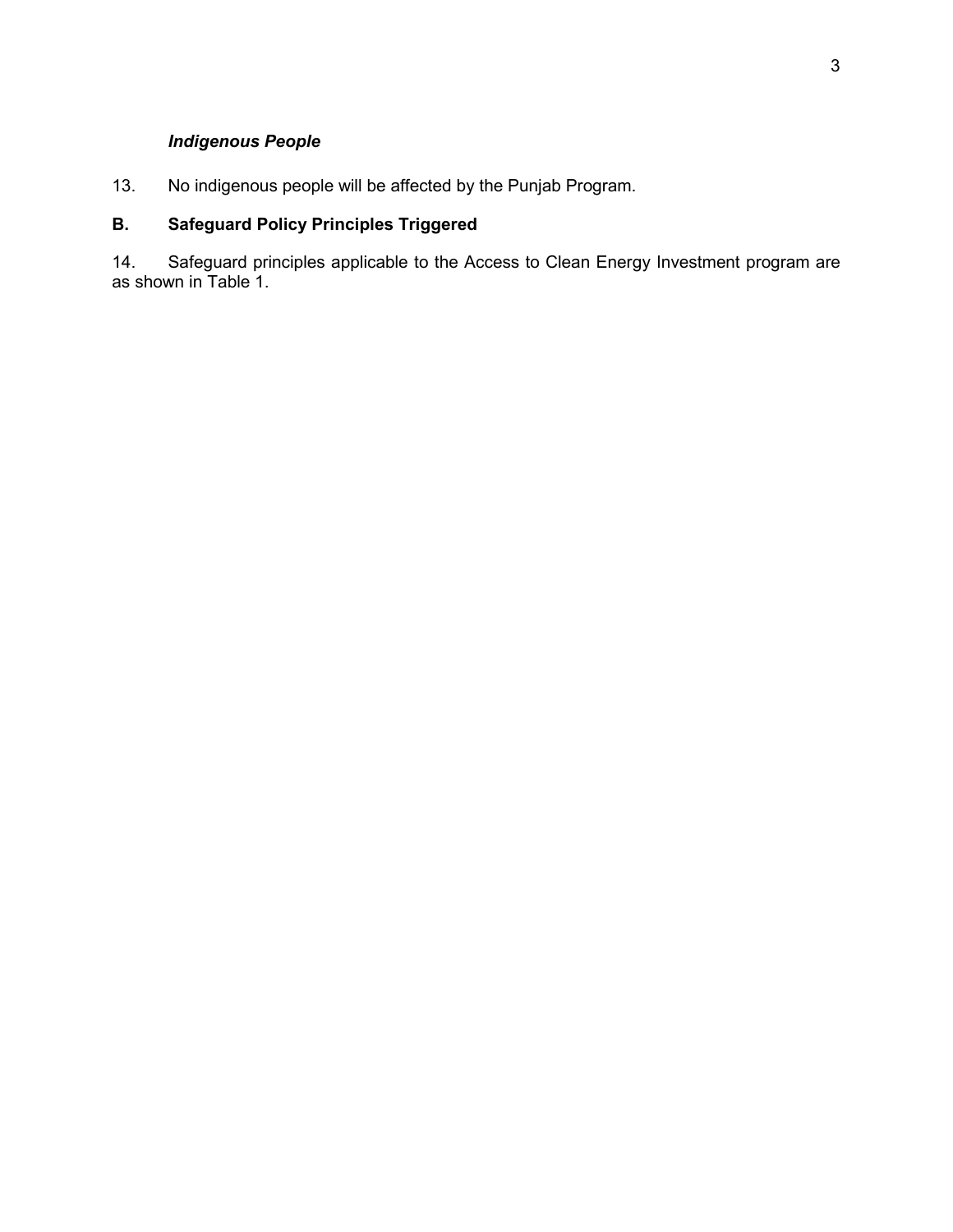## **Table 1: Safeguard Policy Principles Triggered**

| <b>Principles (Summarized)</b>                                                                                                                                                                                                                                                                                                                                                                                                                | <b>KPK</b>                                                                                                                                                                                                                                                                                                                                                                        | Punjab                                                                                                                                                                                                                                                                                            |  |
|-----------------------------------------------------------------------------------------------------------------------------------------------------------------------------------------------------------------------------------------------------------------------------------------------------------------------------------------------------------------------------------------------------------------------------------------------|-----------------------------------------------------------------------------------------------------------------------------------------------------------------------------------------------------------------------------------------------------------------------------------------------------------------------------------------------------------------------------------|---------------------------------------------------------------------------------------------------------------------------------------------------------------------------------------------------------------------------------------------------------------------------------------------------|--|
| <b>Environment</b>                                                                                                                                                                                                                                                                                                                                                                                                                            |                                                                                                                                                                                                                                                                                                                                                                                   |                                                                                                                                                                                                                                                                                                   |  |
| Principle 1. Use a screening process for each proposed<br>project, as early as possible, to determine the appropriate<br>extent and type of environmental assessment so that<br>appropriate studies are undertaken commensurate with the<br>significance of potential impacts and risks.                                                                                                                                                      | It is essential to screen every project<br>submitted for financing to ensure that no<br>Category A project is financed. Screening is<br>also required to determine whether an IEE is<br>required under the national regulations. The<br>screening shall be made part of the Feasibility<br>Study.                                                                                 | It is essential to screen every project<br>submitted for financing to ensure that no<br>Category A project is financed. Screening is<br>also required to determine whether an IEE is<br>required under the national regulations. The<br>screening shall be made part of the Feasibility<br>Study. |  |
| Principle 2. Conduct an environmental assessment for each<br>proposed project.                                                                                                                                                                                                                                                                                                                                                                | Based on the screening tool, IEE shall be<br>carried for all projects falling in category B.                                                                                                                                                                                                                                                                                      | Based on the screening<br>tool.<br>initial<br>environmental examination will be carried for<br>all activities falling in category B.                                                                                                                                                              |  |
| Principle 3. Examine alternatives to the project's location,<br>design, technology, and components and their potential<br>environmental and social impacts and document the rationale<br>for selecting the particular alternative proposed. Also consider<br>the no project alternative.                                                                                                                                                      | All FS of the MHPs will identify any<br>alternatives that were considered. For<br>Category B projects, the IEE will examine the<br>technical, environmental and other aspects of<br>the alternatives, including the no project<br>alternative.                                                                                                                                    | Not triggered                                                                                                                                                                                                                                                                                     |  |
| Principle 4. Avoid, and where avoidance is not possible,<br>minimize, mitigate, and/or offset adverse impacts and<br>enhance positive impacts by means of environmental planning<br>and management. Prepare an environmental management<br>plan (EMP). Key considerations for EMP preparation include<br>mitigation of potential adverse impacts to the level of no<br>significant harm to third parties, and the polluter pays<br>principle. | As required by the SPS and the national<br>regulations, an EMP will be prepared for all<br>Category B projects. For projects that are<br>exempt from EIA and IEE an environmental<br>checklist approach will be undertaken that will<br>include the list of environmental mitigation<br>and monitoring measures that will be<br>undertaken for the MHPs and Solar PV<br>projects. | Not triggered<br>Assessment will be performed if required<br>under national regulations commensurate to<br>the size of the project. At present these are<br>not required under national regulations.                                                                                              |  |
| Principle 5. Carry out meaningful consultation with affected<br>people. Ensure women's participation. Involve stakeholders<br>early in the project preparation<br>process. Continue<br>stakeholders<br>throughout<br>consultations<br>with<br>project<br>implementation. Establish a grievance redress mechanism.                                                                                                                             | Consultation will be required for all projects.<br>consultation<br>level<br>of<br>will be<br>The<br>commensurate the magnitude of the project.<br>Grievance redress mechanism needs to be<br>established.                                                                                                                                                                         | Consultation will be required for all Category<br>B projects and all non-Category B MHP.                                                                                                                                                                                                          |  |
| Principle 6. Disclose a draft environmental assessment<br>(including the EMP) in a timely manner.                                                                                                                                                                                                                                                                                                                                             | All environmental assessments, IEE and<br>Environmental Checklists, will be posted on<br>the website of the PEDO.                                                                                                                                                                                                                                                                 | Not triggered<br>Screening will be disclosed and assessment<br>will be performed if required under national<br>regulations commensurate to the size of the                                                                                                                                        |  |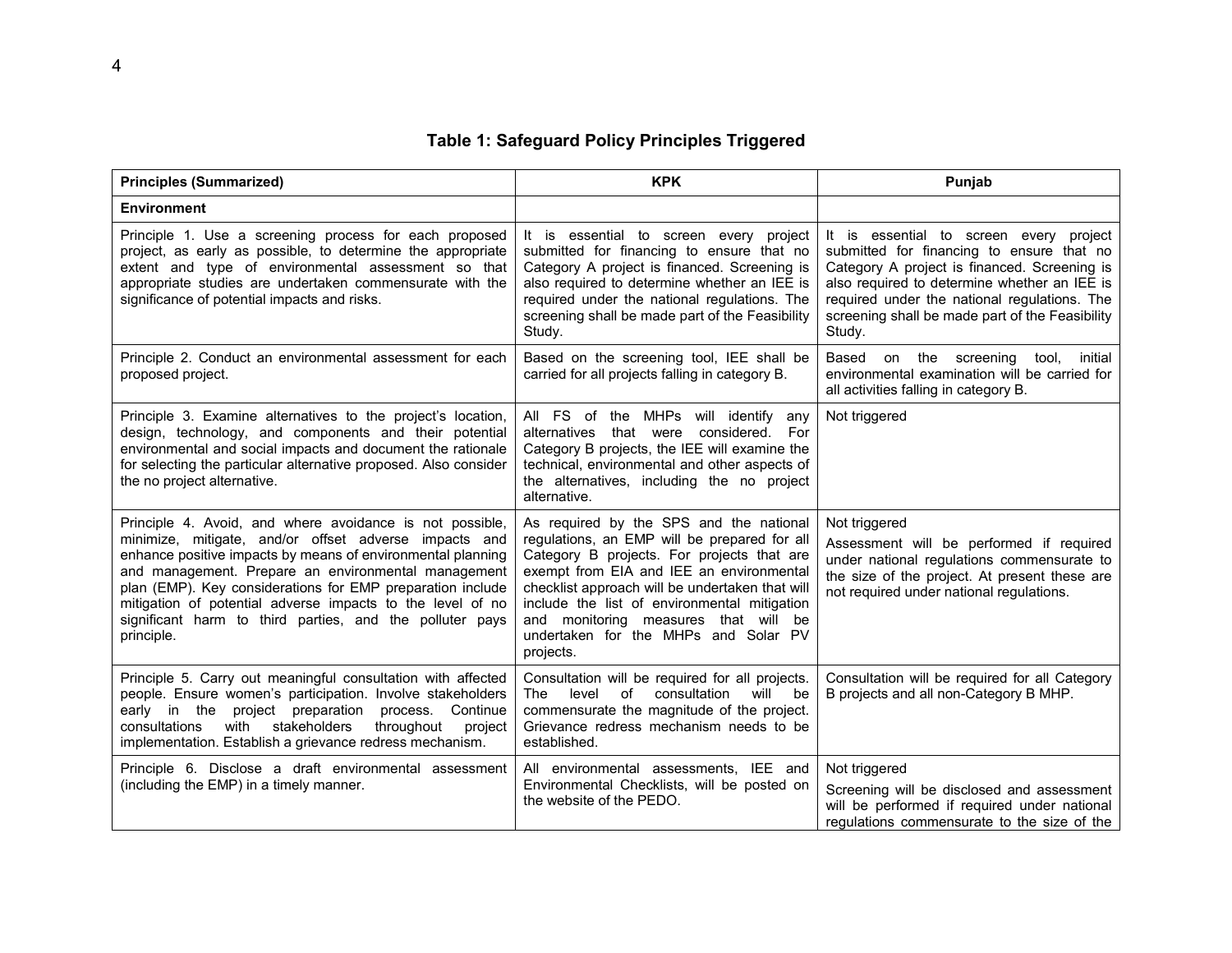| <b>Principles (Summarized)</b>                                                                                                                                                                                                                                                                                  | <b>KPK</b>                                                                                                                                                                                                                                                                                                                                                                    | Punjab                                                                                                                                                                                                                            |
|-----------------------------------------------------------------------------------------------------------------------------------------------------------------------------------------------------------------------------------------------------------------------------------------------------------------|-------------------------------------------------------------------------------------------------------------------------------------------------------------------------------------------------------------------------------------------------------------------------------------------------------------------------------------------------------------------------------|-----------------------------------------------------------------------------------------------------------------------------------------------------------------------------------------------------------------------------------|
|                                                                                                                                                                                                                                                                                                                 |                                                                                                                                                                                                                                                                                                                                                                               | project. At present these are not required<br>under national regulations.                                                                                                                                                         |
| Principle 7. Implement the EMP and monitor its effectiveness.<br>Document monitoring results, including the development and<br>implementation of corrective actions, and disclose monitoring<br>reports.                                                                                                        | Based on the IEE and Checklist of Non-<br>Category B projects, appropriate monitoring<br>will be undertaken of the activities and their<br>environmental impacts. Monitoring reports will<br>be produced and posted on the PEDO<br>website.                                                                                                                                   | Not triggered<br>Environmental assessment with EMP will be<br>performed if required<br>under national<br>regulations commensurate to the size of the<br>project. At present these are not required<br>under national regulations. |
| Principle 8. Do not implement project activities in areas of<br>critical habitat, unless (i) there are no measurable adverse<br>impacts, (ii) there is no reduction in the population of any<br>recognized endangered or critically endangered species, and<br>(iii) any lesser impacts are mitigated.          | In the screening procedure, an assessment<br>will be carried out on whether the project or<br>any of its component is located in a protected<br>area. Any project located in a National Park or<br>a Wildlife Sanctuary will be excluded. Any<br>project located in a game reserve or<br>Protected Forest will be categorized as<br>Category B and an IEE will be undertaken. | Not triggered                                                                                                                                                                                                                     |
| Principle 9. Apply<br>pollution prevention and<br>control<br>technologies and practices consistent with international good<br>practices.                                                                                                                                                                        | Appropriate steps will be proposed in the<br>EMP of the Category B project.                                                                                                                                                                                                                                                                                                   | Not triggered<br>Recycling of batteries is incorporated into the<br>design of the project. The TA component will<br>include for capacity building in this area.                                                                   |
| Principle 10. Provide workers with safe and healthy working<br>conditions and prevent accidents, injuries, and disease.                                                                                                                                                                                         | Health and Safety Measures will be included<br>in the EMP of Category B projects.                                                                                                                                                                                                                                                                                             | Health and Safety Measures will be included<br>in the FS.                                                                                                                                                                         |
| Principle 11. Conserve physical cultural resources and avoid<br>destroying or damaging them by using field-based surveys<br>that employ qualified and experienced experts during<br>environmental assessment.                                                                                                   | The projects are unlikely to affect any cultural<br>resources. The Screening Procedure will<br>include provisions to exclude any project that<br>require will affect any cultural heritage.                                                                                                                                                                                   | Not triggered                                                                                                                                                                                                                     |
| <b>Involuntary Resettlement</b>                                                                                                                                                                                                                                                                                 |                                                                                                                                                                                                                                                                                                                                                                               |                                                                                                                                                                                                                                   |
| Principle 1: Screen the project early on to identify past,<br>present, and future involuntary resettlement impacts and risks.<br>Determine the scope of resettlement planning through a<br>survey and/or census of DPs, including a gender analysis,<br>specifically related to resettlement impacts and risks. | Early screening of all projects is required and<br>will be conducted in order to determine the<br>requirements, if<br>for<br>involuntary<br>any,<br>resettlement (IR).                                                                                                                                                                                                        | Early screening of all projects is required and<br>will be conducted in order to determine the<br>requirements, if any, for<br>involuntary<br>resettlement (IR).                                                                  |
|                                                                                                                                                                                                                                                                                                                 | Any project requiring any IR at all (i.e. all<br>Category A and/or B projects) which cannot<br>be redesigned to completely avoid IR, shall<br>not be financed.                                                                                                                                                                                                                | Any project requiring any IR at all (i.e. all<br>Category A and/or B projects) which cannot<br>be redesigned to completely avoid IR, shall<br>not be financed.                                                                    |
| Principle 2: Carry out meaningful consultations with affected<br>persons, host communities, and concerned nongovernment                                                                                                                                                                                         | Meaningful consultation is always required<br>and will be conducted during<br>project                                                                                                                                                                                                                                                                                         | Meaningful consultation is always required<br>and will be conducted during project                                                                                                                                                |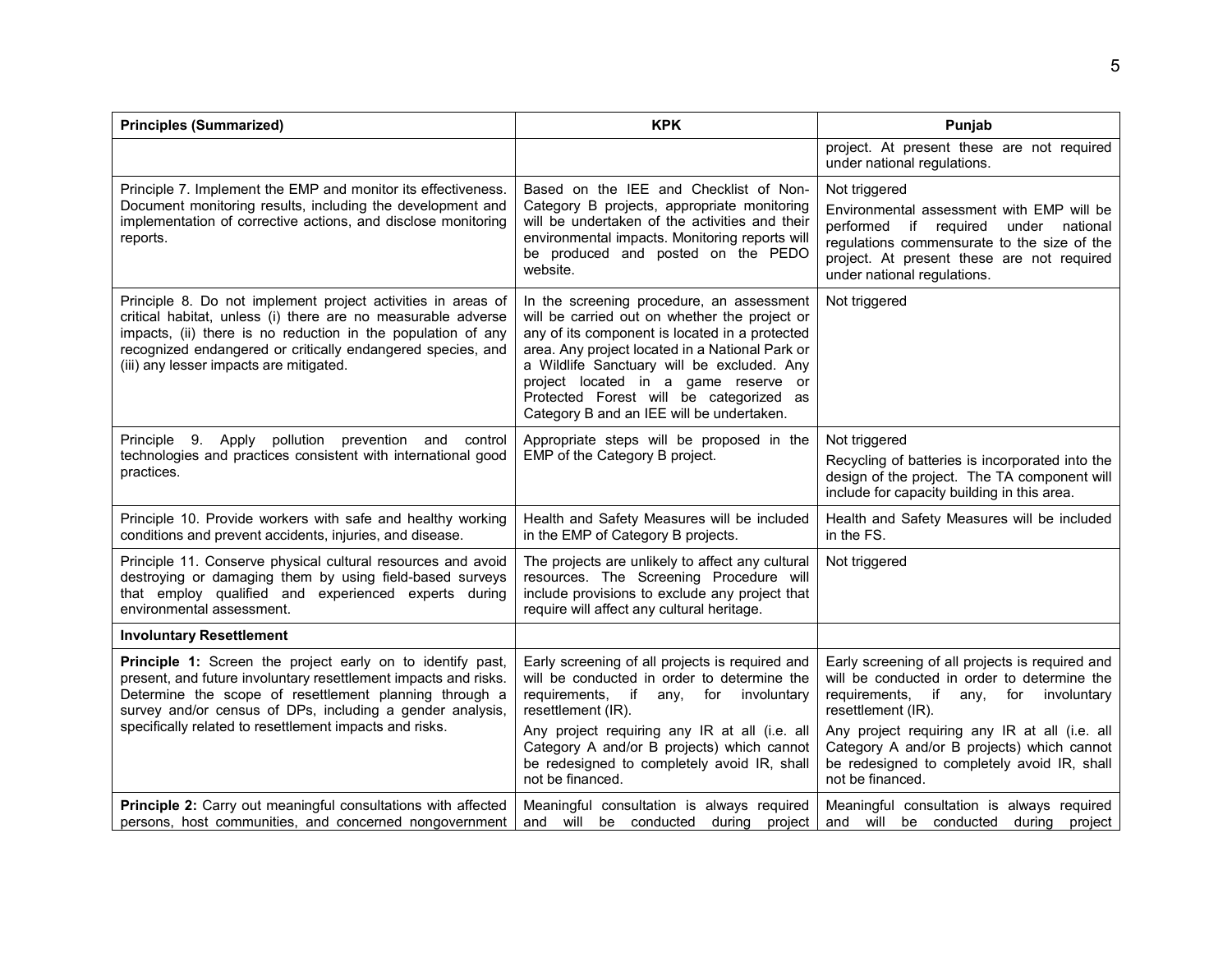| <b>Principles (Summarized)</b>                                                                                                                                                                                                                                                       | <b>KPK</b>                                                                                                                                                                                                                                                                                                                                                                                     | Punjab                                                                                                                                                                                                                                                                                                                                                   |  |
|--------------------------------------------------------------------------------------------------------------------------------------------------------------------------------------------------------------------------------------------------------------------------------------|------------------------------------------------------------------------------------------------------------------------------------------------------------------------------------------------------------------------------------------------------------------------------------------------------------------------------------------------------------------------------------------------|----------------------------------------------------------------------------------------------------------------------------------------------------------------------------------------------------------------------------------------------------------------------------------------------------------------------------------------------------------|--|
| organizations.                                                                                                                                                                                                                                                                       | identification,<br>Consultations will inform communities of the<br>project<br>processes<br>and<br>community<br>responsibilities, including any requirements<br>for voluntary contribution of land by the<br>community, and labor and other community<br>assistance<br>required<br>during<br>project<br>implementation.                                                                         | identification,<br>Consultations will inform communities of the<br>project<br>processes<br>and<br>community<br>responsibilities, including any requirements<br>for voluntary contribution of land by the<br>community, and labor and other community<br>assistance<br>required<br>during<br>project<br>implementation.                                   |  |
|                                                                                                                                                                                                                                                                                      | Opinions of the community will be sought<br>during consultations and any concerns<br>expressed will be addressed, either during<br>the initial or subsequent consultations. Every<br>reasonable effort will be made to modify<br>project designs to address suggestions and<br>concerns expressed by the community.                                                                            | Opinions of the community will be sought<br>during consultations and any concerns<br>expressed will be addressed, either during<br>the initial or subsequent consultations. Every<br>reasonable effort will be made to modify<br>project designs to address suggestions and<br>concerns expressed by the community.                                      |  |
| Principle 6: Develop procedures in a transparent, consistent,<br>and equitable manner if land acquisition is through negotiated<br>settlement to ensure that those people who enter into<br>negotiated settlements will maintain the same or better<br>income and livelihood status. | Projects will only be considered for financing<br>where any land required for MHP<br>infrastructure is voluntarily donated by the<br>community. Transparency of the donated<br>(voluntary) land acquisition process will be<br>through detailed<br>ensured<br>consultation<br>records,<br>written agreements,<br>grievance<br>records, project reports, and reports of<br>independent monitor. | Projects will only be considered for financing<br>where any land required is voluntarily<br>donated by the community. Transparency of<br>the donated (voluntary) land acquisition<br>process will be ensured through detailed<br>consultation records, written agreements,<br>grievance records, project reports, and<br>reports of independent monitor. |  |
| <b>Principle 12: Monitor and assess resettlement outcomes.</b>                                                                                                                                                                                                                       | A monitoring system will be established to<br>monitor all the activities during design,<br>construction and operation phase of the<br>projects.                                                                                                                                                                                                                                                | A monitoring system will be established to<br>monitor all the activities during design,<br>construction and operation phase of the<br>projects.                                                                                                                                                                                                          |  |
| <b>Indigenous Peoples</b>                                                                                                                                                                                                                                                            |                                                                                                                                                                                                                                                                                                                                                                                                |                                                                                                                                                                                                                                                                                                                                                          |  |
| Principle 1: Screen early on to determine (i) whether<br>Indigenous Peoples are present in, or have collective<br>attachment to, the project area; and (ii) whether project<br>impacts on Indigenous Peoples are likely.                                                             | All the projects will be screened to determine<br>whether any indigenous<br>people<br>or<br>communities are being affected by the project<br>or not.                                                                                                                                                                                                                                           | Not triggered                                                                                                                                                                                                                                                                                                                                            |  |
| Principle 2: Undertake a culturally appropriate and gender-<br>sensitive social impact assessment or use similar methods to<br>assess potential project impacts, both positive and adverse,<br>on Indigenous Peoples                                                                 | Social impact assessment will be conducted<br>to identify project impacts on indigenous<br>people. Concerns of indigenous people, their<br>priorities and preferences regarding project<br>design, implementation, operation and its<br>outcomes will be identified and mitigation                                                                                                             | Not triggered                                                                                                                                                                                                                                                                                                                                            |  |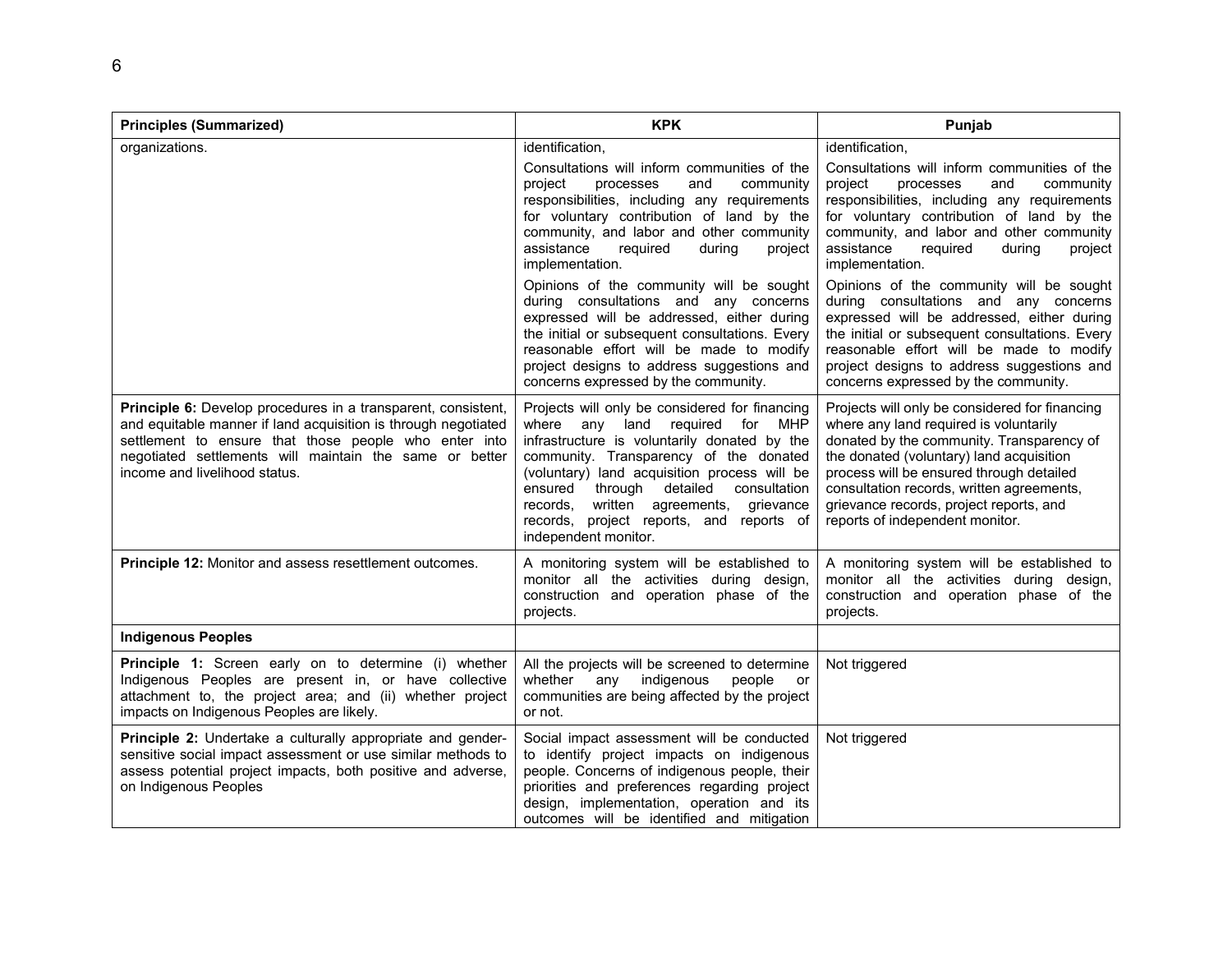| <b>Principles (Summarized)</b>                                                                                                                                                                                                                                                                                                                                                                                                                                                                                                                                                                                                                                                                                                                                                                                    | <b>KPK</b>                                                                                                                                                                                                                                                                                                                                                                                                                                                                                                                                                                                                                                                                                                                          | Punjab        |
|-------------------------------------------------------------------------------------------------------------------------------------------------------------------------------------------------------------------------------------------------------------------------------------------------------------------------------------------------------------------------------------------------------------------------------------------------------------------------------------------------------------------------------------------------------------------------------------------------------------------------------------------------------------------------------------------------------------------------------------------------------------------------------------------------------------------|-------------------------------------------------------------------------------------------------------------------------------------------------------------------------------------------------------------------------------------------------------------------------------------------------------------------------------------------------------------------------------------------------------------------------------------------------------------------------------------------------------------------------------------------------------------------------------------------------------------------------------------------------------------------------------------------------------------------------------------|---------------|
|                                                                                                                                                                                                                                                                                                                                                                                                                                                                                                                                                                                                                                                                                                                                                                                                                   | measures designed as required.                                                                                                                                                                                                                                                                                                                                                                                                                                                                                                                                                                                                                                                                                                      |               |
| <b>Principle 3:</b> Undertake meaningful consultations with affected<br>Indigenous Peoples communities and concerned Indigenous<br>Peoples organizations to solicit their participation.                                                                                                                                                                                                                                                                                                                                                                                                                                                                                                                                                                                                                          | Meaningful consultation is always required<br>and will be conducted during project<br>identification,<br>Consultations will inform communities of the<br>and<br>community<br>project<br>processes<br>responsibilities, including any requirements<br>for voluntary contribution of land by the<br>community, and labor and other community<br>assistance<br>required<br>during<br>project<br>implementation.<br>Opinions of the community will be sought<br>during consultations and any concerns<br>expressed will be addressed, either during<br>the initial or subsequent consultations. Every<br>reasonable effort will be made to modify<br>project designs to address suggestions and<br>concerns expressed by the community. | Not triggered |
| Principle 4: Ascertain the consent of affected Indigenous<br>Peoples communities.                                                                                                                                                                                                                                                                                                                                                                                                                                                                                                                                                                                                                                                                                                                                 | The projects will be designed with the full<br>consent and donation of the land by the IPs,<br>who will also be involved in designing the<br>projects.                                                                                                                                                                                                                                                                                                                                                                                                                                                                                                                                                                              | Not triggered |
| Principle 5: Avoid, to the maximum extent possible, any<br>restricted access to and physical displacement from protected<br>areas and natural resources.                                                                                                                                                                                                                                                                                                                                                                                                                                                                                                                                                                                                                                                          | The projects will not result in any physical<br>displacement from protected areas and<br>natural resources. Any restricted access will<br>only be considered with full consent of the<br>affected IPs.                                                                                                                                                                                                                                                                                                                                                                                                                                                                                                                              | Not triggered |
| Principle 6: Prepare an Indigenous Peoples plan (IPP) that is<br>based on the social impact assessment with the assistance of<br>qualified and experienced experts and that draw on<br>indigenous knowledge and participation by the affected<br>Indigenous Peoples communities. The IPP includes a<br>framework for continued consultation with the affected<br>Indigenous<br>Peoples<br>communities<br>during<br>project<br>implementation; specifies measures to ensure that Indigenous<br>Peoples receive culturally appropriate benefits; identifies<br>measures to avoid, minimize, mitigate, or compensate for any<br>adverse project impacts; and includes culturally appropriate<br>evaluation<br>grievance<br>procedures,<br>monitoring<br>and<br>arrangements, and a budget and time-bound actions for | An IPP, including a framework for continued<br>consultation, will be prepared as required to<br>ensure culturally appropriate interventions.                                                                                                                                                                                                                                                                                                                                                                                                                                                                                                                                                                                        | Not triggered |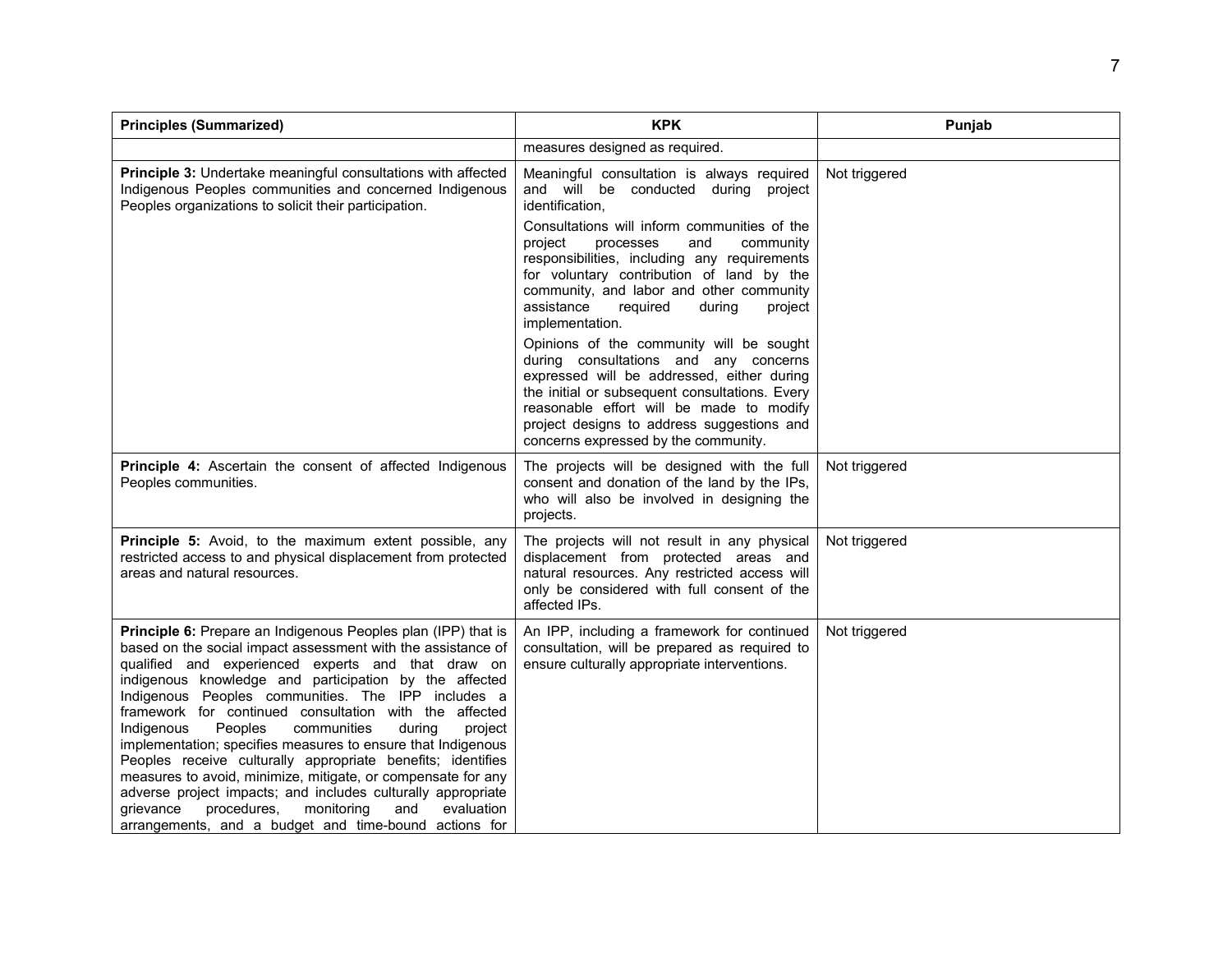| <b>Principles (Summarized)</b>                                                                                                                                                                                                                                                                                                                                                                                                                                                        | <b>KPK</b>                                                                                                                                      | Punjab        |
|---------------------------------------------------------------------------------------------------------------------------------------------------------------------------------------------------------------------------------------------------------------------------------------------------------------------------------------------------------------------------------------------------------------------------------------------------------------------------------------|-------------------------------------------------------------------------------------------------------------------------------------------------|---------------|
| implementing the planned measures.                                                                                                                                                                                                                                                                                                                                                                                                                                                    |                                                                                                                                                 |               |
| <b>Principle 7:</b> Disclose a draft IPP, including documentation of<br>the consultation process and the results of the social impact  <br>assessment in a timely manner, before project appraisal, in an<br>accessible place and in a form and language(s)<br>understandable to affected Indigenous Peoples communities<br>and other stakeholders. The final IPP and its updates will also<br>be disclosed to the affected Indigenous Peoples communities<br>and other stakeholders. | Draft and Final IPP will be disclosed as<br>required.                                                                                           | Not triggered |
| <b>Principle 9.</b> Monitor implementation of the IPP using qualified<br>and experienced experts; adopt a participatory monitoring<br>approach, wherever possible; and assess whether the IPP's<br>objective and desired outcome have been achieved.                                                                                                                                                                                                                                  | A monitoring system will be established to<br>monitor all the activities during design,<br>Construction and operation phase of the<br>projects. | Not triggered |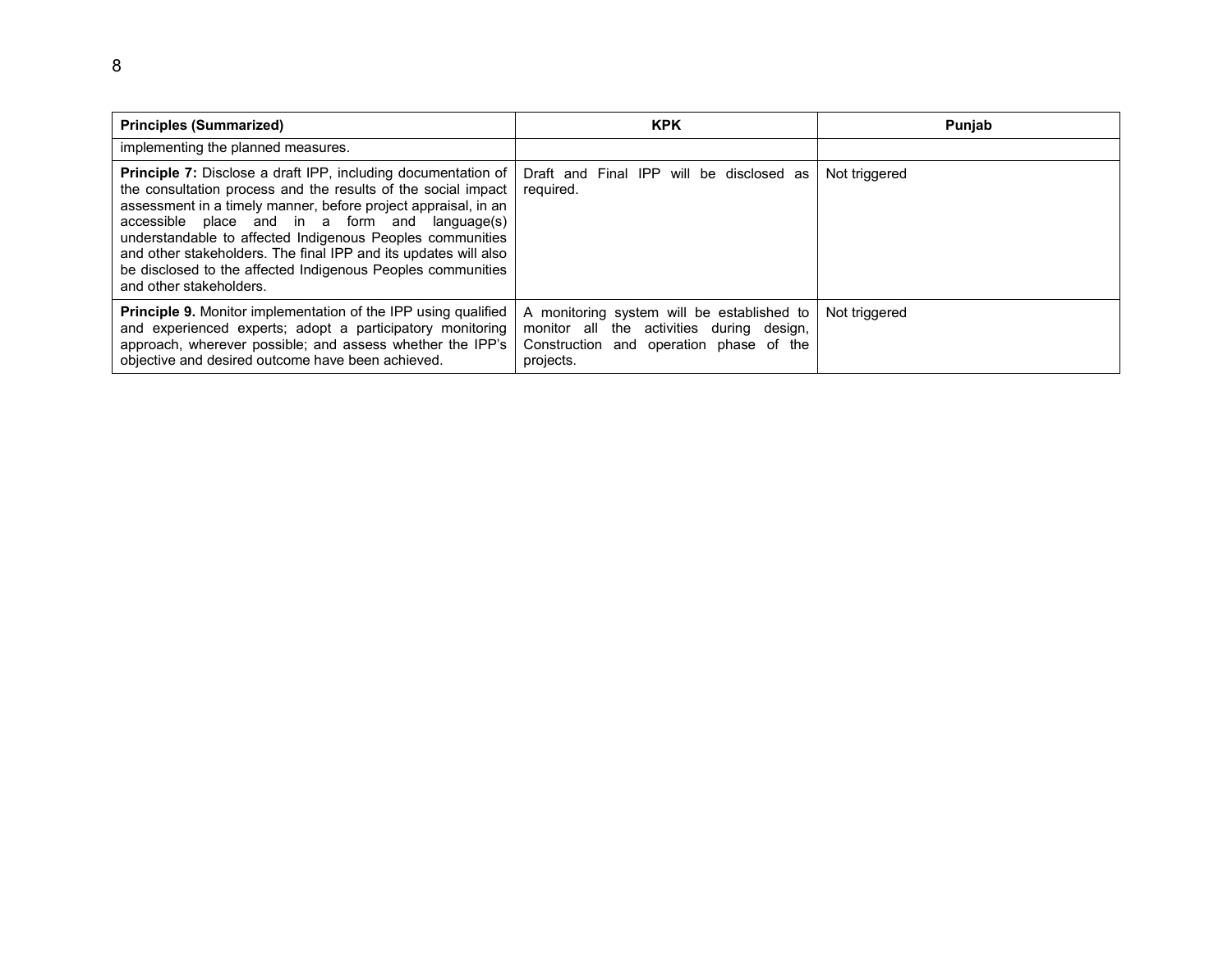#### **C. Diagnostic Assessment**

#### **C.1 Assessment Methodology and Resources**

15. The activities undertaken to assess and validate existing safeguards systems for environment and land acquisition and resettlement (LAR) and determine potential involuntary resettlement impacts and institutional capacity for safeguards implementation, the following activities were carried out i) document reviews of existing relevant laws, policies, feasibility studies and other report; ii) site visit to completed, under construction and proposed project sites; iii) consultations with communities in Miandam Valley and at building site in Punjab, a similar consultation was undertaken in Punjab; iv) Meetings and interviews with EAs (PEDO and EDoP) and NGOs (SRSP and AKRSP). The existing practice of land contribution was assessed. The existing institutional setup of PEDO and EDoP was also assessed.

#### **C.2 KP Program**

#### *Environment*

16. The current environmental law of KP, the Khyber Pakhtunkhwa Environmental Protection Act 2014 and its subservient rules and regulations, requires that a detailed environmental impact assessment (EIA) shall be undertaken for hydropower projects for 50 megawatt (MW) or more and an initial environmental examination (IEE) shall be undertaken for projects of less than 50 MW. This categorization is provided by the IEE-EIA Regulations 2000.<sup>1</sup> If the project is very small with insignificant or minimal impact, the IEE requirement is not enforced. However, KPEPA recognizes the fact that even very small projects in large number can have some impacts on the environment. Such project fall under Regulation 5 of the IEE-EIA Regulations 2000 where KPEPA issues guidelines for the category of the project and require the proponents to submit a brief checklist-based assessment and an undertaking that the proponent will comply with the guidelines. More than 20 guidelines have been issued.<sup>2</sup> MHP is a typical project for which KPEPA is likely to develop guidelines.

17. Until KPEPA develops the guidelines, PEDO requires its partner organizations that are developing the MHPs to undertake a brief environmental assessment using a checklist which has been borrowed from Environmental Management Framework used by Pakistan Poverty Alleviation Fund (PPAF) to fund small infrastructure projects.<sup>3</sup> The Environmental Checklist is submitted as part of the Feasibility Study (FS). Based on the review of the checklist format, filled checklist in the FS, and discussion with PEDO staff, suggest that fundamentally this is a workable system, however, some improvement in the checklist is required. Further, the capacity building of PEDO staff is required in order to effectively identify, review or manage environmental aspects of the MHP.

l

<sup>1</sup> Pakistan Environmental Protection Agency Initial Environmental Examination and Environmental Impact Assessment Review Regulations 2000.

 $2$  http://environment.gov.pk/information-services/

<sup>3</sup> Pakistan Poverty Alleviation Fund, Islamabad. May 2000. *Environmental Management Framework Guidelines for PPAF Financed Projects, Volume II: Instruction Manual for Environmental Assessment.* Prepared by Hagler Bailly Pakistan.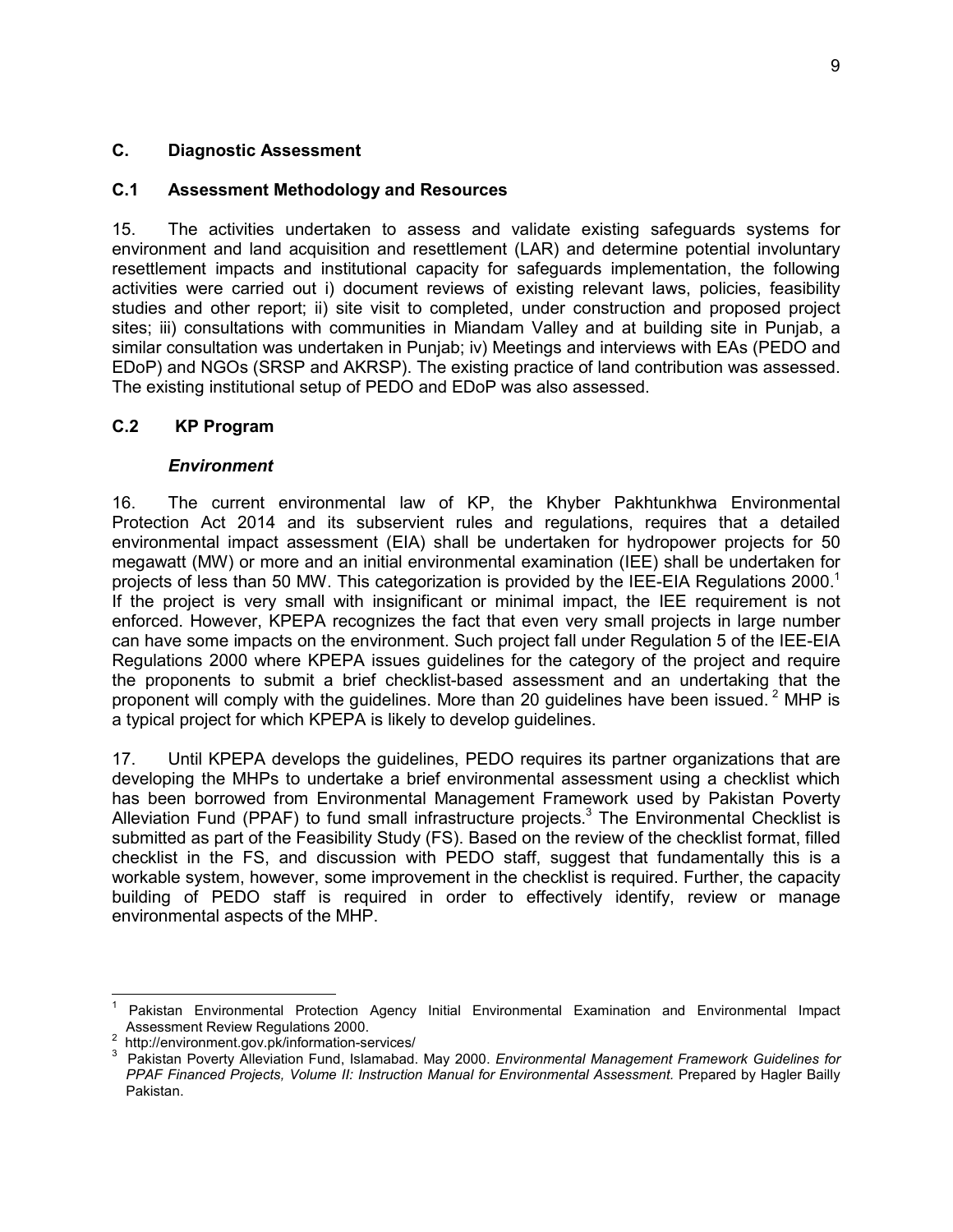18. Solar power projects do not require any form of environmental assessment under the present law. This is justified since the solar program is likely to have minimal environmental risk associated with it. The only environmental concern is the disposal of replaced batteries that will contain hazardous material such as lead. A containment and recycling program for the replaced batteries will be required.

### *Involuntary Resettlement*

19. There is no involuntary resettlement involved in clean energy investment program. In order to ensure that no project includes IR, the following policy will be adopted for the program.

- Early screening of all projects will be undertaken to fully determine the project impacts, including the land requirements..
- Consultations with local communities will be undertaken throughout the screening, planning and implementation phases of each project. Consultations will be recorded in detail and will include all discussions in relation to the donation of land, if applicable.
- Where land donation is required, written agreements between the parties will be obtained.
- Donated lands for MHPs will be legally transferred to MHPs.
- If there is any involuntary land acquisition and resettlement identified in any project, the design will be changed to avoid involuntary land acquisition and resettlement. If this is not possible, the project will be excluded from the program. Subproject proposals with IR impacts will be excluded from the program.
- A grievance redress mechanism will be in each project, with representation of affected people, NGOs and local government. A grievance log will be established prior to project implementation and will be available for inspection and reporting by project monitors.

#### *Indigenous Peoples*

20. Since all the subprojects have yet not been identified, there is a chance that some projects may directly benefit some IP communities. For such subprojects, IPs will be engaged in a culturally appropriate manner and following local norms and decision making, and the applicable principles of ADB's SPS-2009 will be followed.

## **C.3 Punjab Program**

21. **Environment.** Solar power projects do not require any form of environmental assessment under the present law, however, EIAs and IEEs have been conducted for large projects in Punjab that require acquisition of land. The solar program is likely to have minimal environmental risk associated with it. The only environmental concern is the disposal of replaced batteries that will contain hazardous material such as lead. A containment and recycling program for the replaced batteries will be required.

22. **Involuntary Resettlement.** The Solar program does not involve land acquisition. However, as described earlier the part of the land on EDoP is constructing a zero energy building under the Energy Efficiency Component. The site is temporarily used by six informal users who will move their tents on the remaining open space. Their movement is not expected to impact on their livelihood and assets.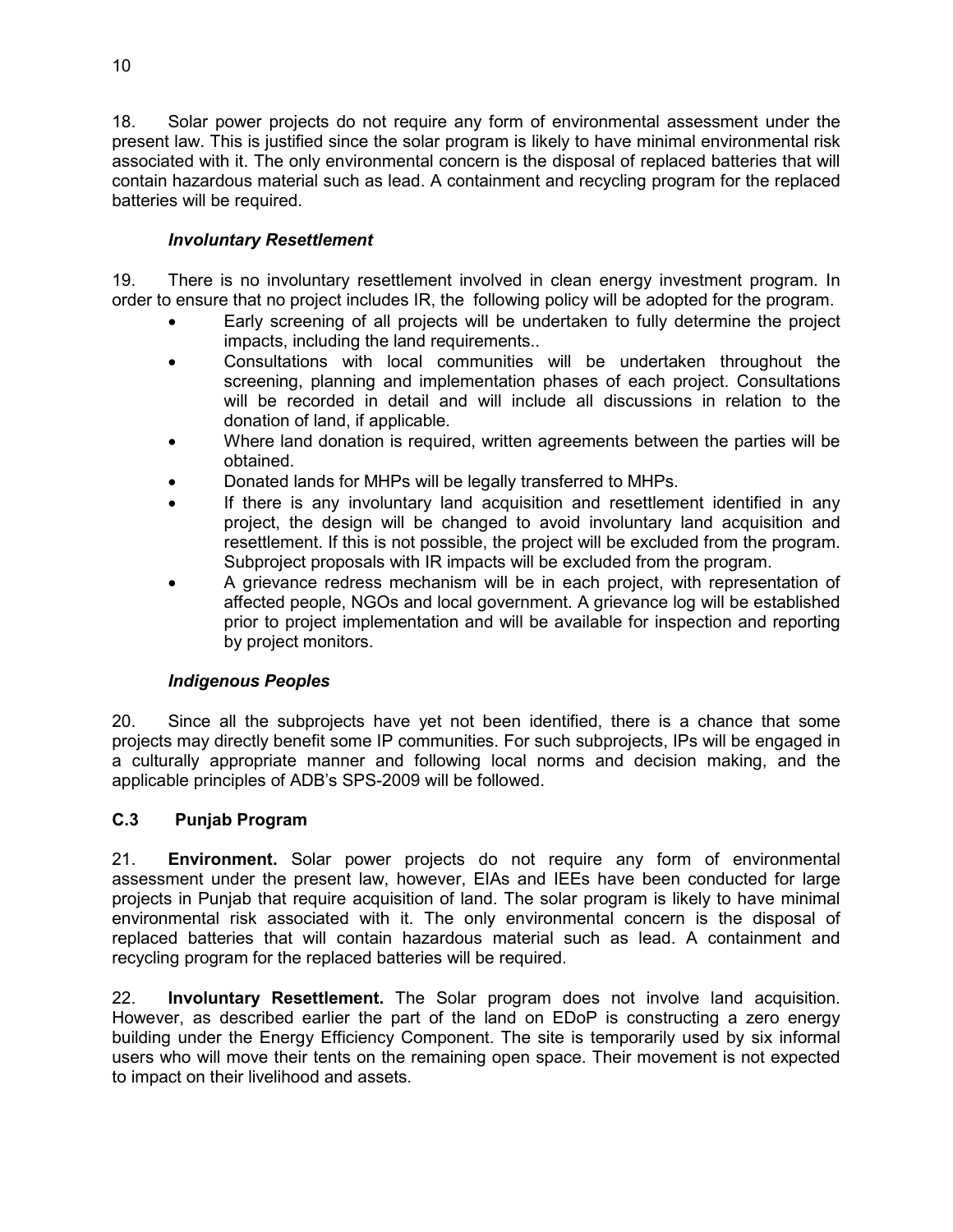## **D. Safeguard Program Actions**

23. The approach proposed to ensure compliance with the SPS is outlined in Table 2. And briefly discussed below.

24. **Environmental screening and management tool.** A tool will be develop that will applied to individual MHPs to ensure that:

- No Category A sub-project will be considered for ADB financing; and
- Any project that falls into Category B, is identified early during the process and appropriate environmental assessment is undertaken.

25. The tool will have the following components i) project screening (based on size and location of the project); ii) basic environmental setting; iii) key environmental and social indicators; iv) minimal consultation that will be required; v) list of mitigation measures that may be incorporated in the project design; and vi) environmental monitoring that will be undertaken.

26. As discussed earlier, the current legal requirements for MHP are unclear. To remove the ambiguity, PEDO will work with KPEPA to include MHP in the list of projects which can be undertaken by submitting a checklist and an undertaking to comply with the required mitigation measures. To meet the regulatory requirement, the Environmental Screening and Management Tool will be attached with an undertaking that will declare the willingness of the project proponent to comply with the mitigation measures in the tool. The undertaking and the checklist will be submitted to the KPEPA.

27. **Institutional capacity building.** PEDO will develop in-house capacity to manage the environmental and social aspects of the projects by appointing an Environmental and Social Experts and other staff in the project implementation organization.

28. A Social and Environment Cell will be established at PEDO. Social and Environment Cell will comprise of social and environment experts responsible for the social and environmental aspects of the project. Social and Environment cell will also have Social Mobilizes at project level (PEDO may involve concerned NGO's Social Mobilizers). Moreover in every district a grievance redress cell will be established comprising of one representative from PEDO, one from district management and one from concerned NGO under Social and environment Cell of PEDO. This grievance redress committee will be responsible to redress all the complaints received during the design, construction and implementation of the projects.

29. **Resettlement and community participation.** There will be no involuntary resettlement involved in the project, and confirmation of this is will be provided for each project. The following steps will be undertaken: i) A detailed investigation/ survey to assess the actual project impacts; ii) meaningful consultations will be undertaken with the local communities and the consultations will fully address the land requirements of the project; and iii) if there is any indication of involuntarily resettlement, design of the project will be changed to avoid it or the project will be excluded from financing under the program.

30. **Involuntary resettlement in energy efficiency program.** Land will be transferred to the EDoP before start of the project. More consultation will be undertaken with squatters and their requests, including provision of drinking water and land leveling will be included in the project. As soon as land is transferred to EDoP the site will be marked and fenced to prevent encroachment.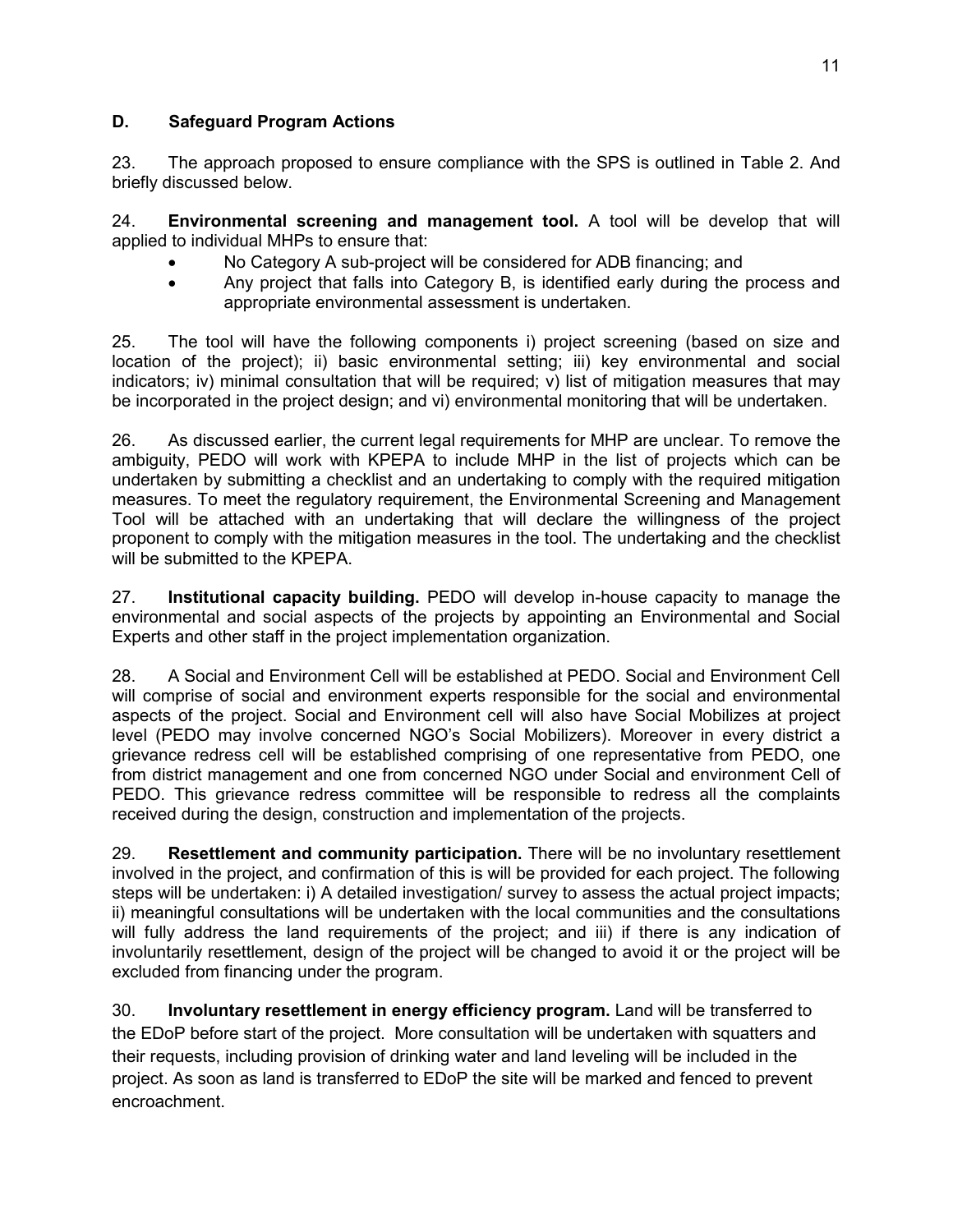31. **Indigenous people.** Where there are indigenous communities involved in the project an early screening of the projects will be done to assess the project impact on indigenous people in terms of customary rights of use and access to land and natural resources; socioeconomic status; cultural and communal integrity; health, education, livelihood, and social security status; the recognition of indigenous knowledge; and the level of vulnerability of the affected Indigenous Peoples community. Moreover meaningful consultations will be undertaken with the indigenous people, communities and their organizations and project will be designed, constructed and operationalized with their consent. Sites that may have adverse impacts on IP communities will not be considered.